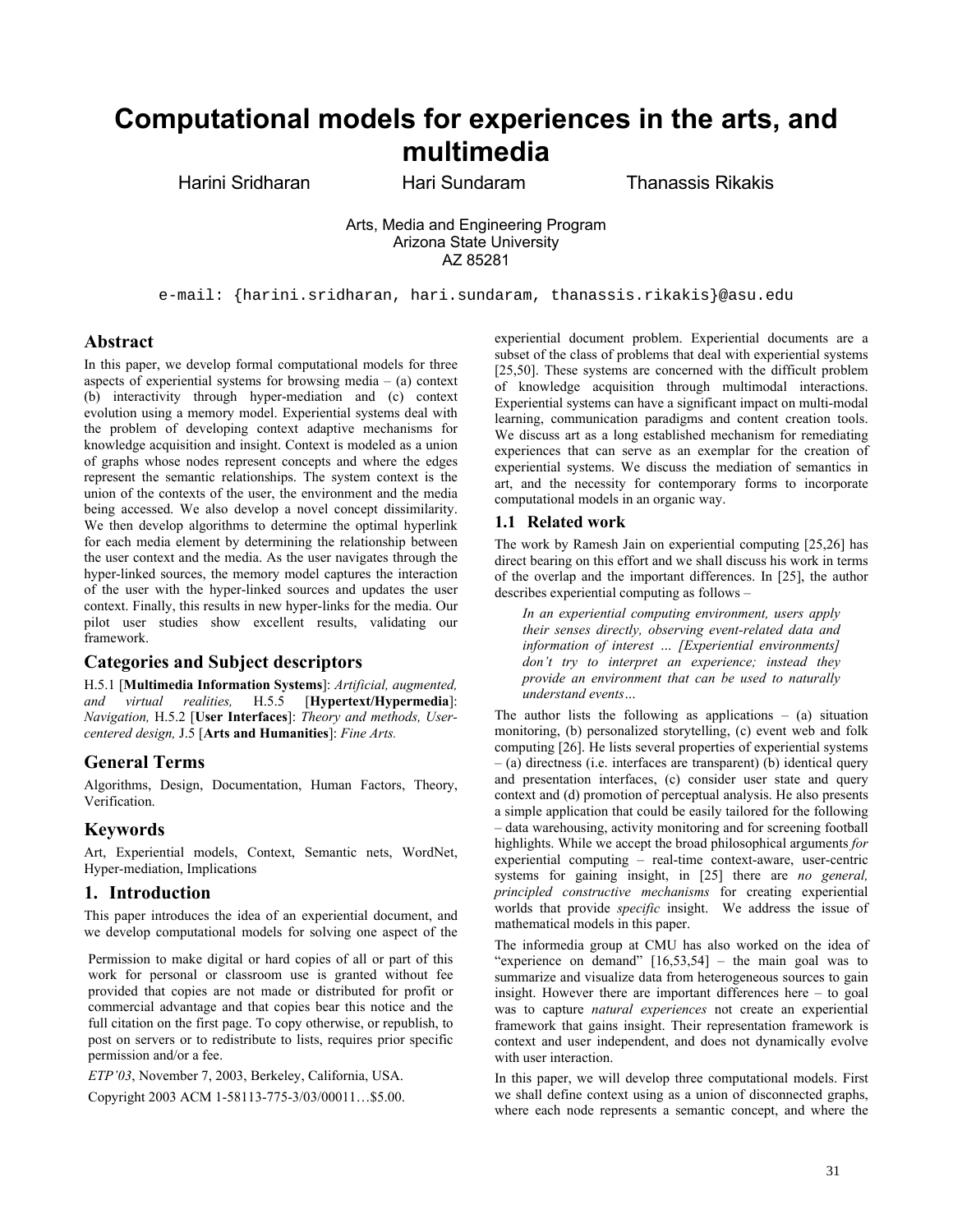edges define the nature of the semantic relationship. We show procedures to develop two specific contexts – the user and the media. We shall also develop a novel measure of concept dissimilarity. Then we shall show a way to automatically create hyperlinks for *each media* object, using the context of the user and the media annotations. Then we model the evolution of the user context via a novel two-part memory model. The context must evolve as a consequence of the user interaction with the hyperlinked sources. The user studies conducted indicate that the models perform well.

The rest of this paper is organized as follows. Section 2 presents a brief overview of experiential systems. In section 3, we define context and develop models for user and media based context. In section 4, we describe our hyper-mediation strategy. We discuss a two-part memory model in section 5. Section 6 presents two applications of the developed system. We discuss experiments in section 7 and present conclusions in section 8.

## **2. Experiential systems**

We encounter the world we live in, as a multi-modal sensory experience. Let us assume that you are reading this document in your favorite café. As you read these lines with your eyes, you are also paying attention to the environmental sounds — the café, the sounds of the street, at the same time, you can sense the weight of this document on your palms. How can we capture and communicate this encounter electronically? At this moment, there is no way for you to communicate the complex experience to your friends through electronic means – media elements such as images, video clips and a few lines of text will fail to communicate. However, the very same media elements *completely* reconstruct the experience (of the article content, as well the café) for you.

An experience is commonly understood as follows:

*ex·pe·ri·ence: the fact or state of having been affected by or gained knowledge through direct observation or participation [1].* 

Clearly, this definition is narrow and does *not* adequately encompass the debates on the phenomenology of experience (e.g. as in [29]). The definition however, is useful in creating a computational basis for measuring changes in the knowledge state of the user.

Here are some specific examples of experiences  $-$  (a) a child learning to use Lego to build a house, (b) a visit to the beach, (c) the knowledge gained from learning to cook for the first time. Note that each experience involves a gain in knowledge, is multisensory, real-time and as well user-centric – it is dependent upon the specific knowledge that each user possess as well as the context of the experience.

In this paper we shall develop computational models that serve as the basis for experiential documents, a subset of the larger class of experiential systems [25]. An experiential document is defined as follows:

*Experiential documents are real-time, context-aware, user-centric and multi-modal. They cause a variation in the knowledge in the observer, due to direct interaction with the computer mediated environment [25,50].* 

This work aims to develop computational models in which these documents can be represented and synthesized. It is important to note that the problem of experiential document synthesis is *not* the same as the problem of re-creating a natural experience. The

experiential document, by re-mediating the original knowledge *augments* the knowledge (first-hand or indirect ) that exists in the viewer, enabling the viewer to discover connections previously missed. These documents involve the creation of new knowledge frameworks, interactions, visualization / navigation forms, that formally incorporate the constraints due to *existing* communication networks.

Art has been traditionally effective in re-contextualizing semantics into limited media. For example, painters and other artists are very aware of the limitations of the medium that they use [31]. The semantics of that they attempt to convey is informed by the specific medium that they choose, and how it will be mediated.

In the following section we discuss art as a long established system for communicating experiences. We bring forth some of the processes used by art to remediate experiences and we examine the relationship between art and societal state. We thus establish some of the reasons that make art an exemplar for experiential systems. We complete the section by briefly discussing why computational research in experiential systems can allow art to retain an important role in contemporary society.

# **3. Art and mediated experiences**

Immanuel Kant [28] believed that our sense of real experience existed only as a product of our perception – it was impossible for us to stand outside our perception of the world. A human being can not in any way get outside the human experience itself and thus have an outside view of that experience. Thus humans are destined to look at their experiences through the "rose-colored" glasses of their perception mechanisms.

If we are to accept that humans are (consciously / unconsciously) aware of this limitation, then we must expect that human curiosity and the need for evolution will drive them to look for a way to overcome it. They will look for a way to be able to step outside their experience and look at it. Realizing that they cannot do this with the actual experience, they choose the second best alternative – reflect on their experience using a representation. That is one of the major reasons behind the existence of art.

In [12], Braudel points out that art seems to appear only once a civilization has reached a point of maturity that allows it to attempt to organize itself through coherent structures. To do so, a civilization must be able to step outside its current state and contemplate it. For example, when humans began to draw on cave walls they are actually representing (and recording) their experiences and their civilization and are thus able to contemplate them. As the organized hunter becomes part of a civilization, drawings that contemplated that activity began to appear on cave walls. Once humans begin to gather for organized, social, group activities we see drawings of dancing and music making.

The maturity of the symbols used for these representations are also indicative of the maturity of the civilization. When simple sketches of humans begin to be replaced with more lifelike, detailed human figures we can assume that the civilization is looking deeper into its experiences and its state.

As a civilization continues to evolve the experiences that need to be represented grow in complexity and so do the art forms needed for the successful representation of that experience. Once the representation mechanisms reach the maturity of a formal medium, we can begin to talk about mediation of an experience and at the same time we can define the associated art form and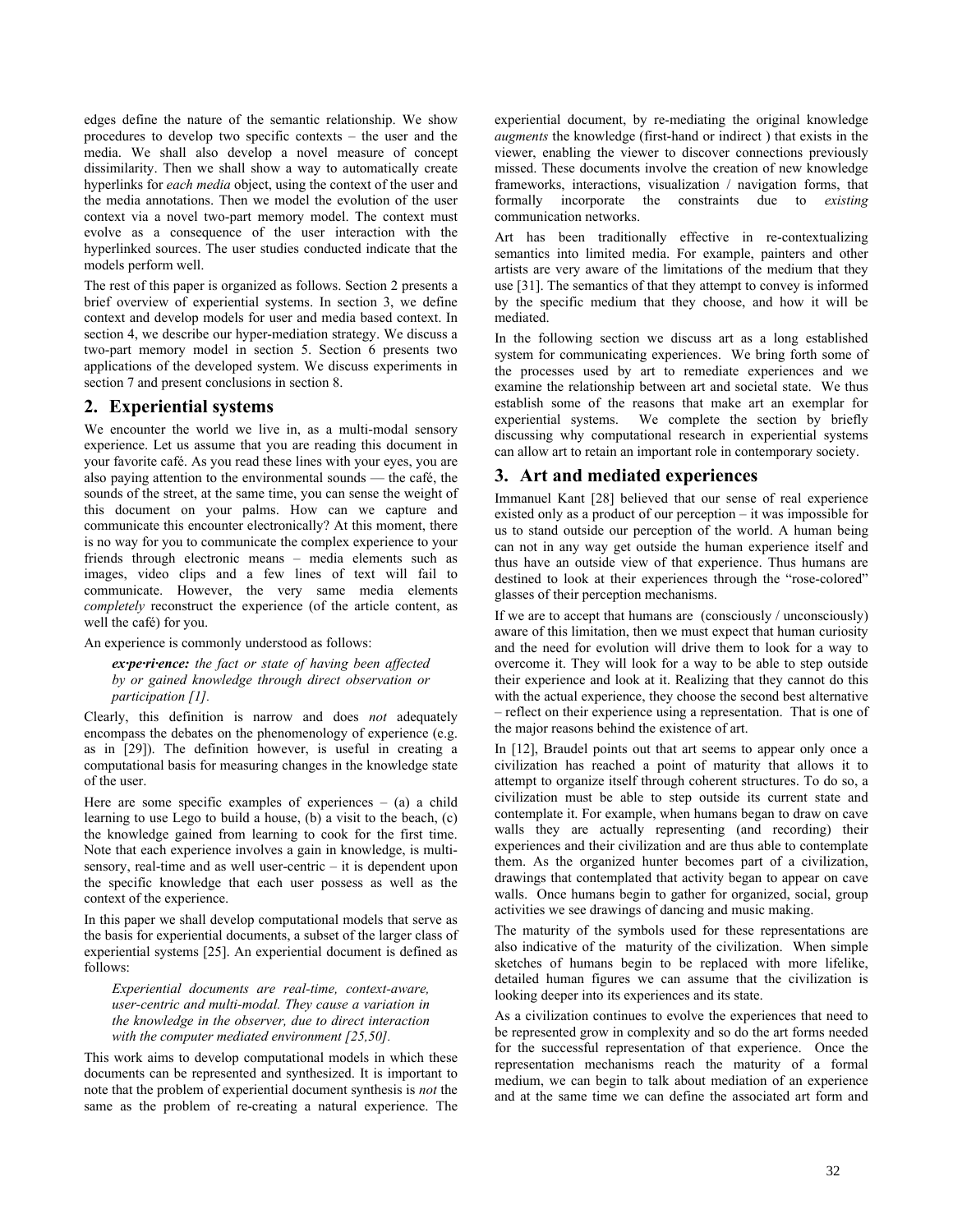style. At this juncture, the feedback loop between art and life also becomes much more complicated and interesting Art is at that point complex enough to be used as a mechanism for deep reflection on life. At the same time contemplating the complexities of art can provide valuable insights into life. We can formulate this loop as a dynamic relationship:

*The societal impact of the knowledge created by the mediation of an experience through art is directly related to the correlation between the tools and content of the communicated experience and the tools and content of the experiences driving current social evolution.* 

# **3.1 Art and the societal state**

Let us look at some examples of art mediating experiences in the context of a civilization using art to contemplate its current state and evolution.

## *3.1.1 Ancient Greece*

In Ancient Greece, at a time of major growth where humans were exploring the power and knowledge that could be gained through the evolution of science, philosophy and the arts the need for exploring hubris was obvious resulting in plays like Oedipus Rex.

An ancient Greek play like Oedipus Rex used forms that allowed the audience to experience the central idea and process of the play (in this case hubris) and thus achieve the final goal of catharsis (cleansing that allows evolution). The audience would partake of the main character's experience through the actor and would come out of the play having experienced the process of hubris.

The origins of tragedy and its evolution show that Ancient Greek society had a very good sense of the intricacies of mediating an experience. In the original Dionysian tragedy, the priest of Dionysus stands in the middle and suffers (in many ways tries to lose his conscience) in order to become one with the God (with the reality that lies outside our conscious experience?). The followers gather around in a circle and try to reach God through partaking of the priest's Dionysian ecstasy. As the early Dionysian tragedy develops during the Athenian civilization into the formalized tragedies of Aeschylus, Sophocles and Euripides, we see the priest replaced by the actor(s) playing the main character(s), the followers by the chorus (that has a number of roles acting as a representation of the people, as representation of common wisdom and sometimes as commentator) and outside all this we actually have the audience. The audience can follow the experience of the main characters and at the same time, through the chorus, a representation or a reflection of its own reaction to that experience. We see that as a civilization develops it organizational intricacies and establishes its formalities its mediation structures undergo a similar evolution. In the case of Ancient Greece, loose, open forms like the early Dionysian tragedy gave way to a highly stylized, multilayered theatrical form.

## *3.1.2 The renaissance*

The Renaissance was an important period when humanity started to re-describe itself. It gradually transformed itself from a helpless victim of circumstance living at a geocentric world to an able observer and analyst of a complex universe. Through the combination of arts and science major breakthroughs were achieved like the development of perspective geometry. Artists like Raphael used geometric perspective to produce paintings in a

realistic space allowing the viewers to experience the ability of humans to analyze and represent our world through mathematics and philosophy. The experience of that ability increased the confidence of humans and allowed the western European civilization to start developing its human-centric thought processes.

# *3.1.3 The modern age*

We shall examine a specific painting Picasso's *Guernica*, from the modern era to reveal the relationship between art mediation and the societal state of the time.

*Guernica* is a strong example of art communicating an experience through an analog medium (painting). The horror and agony of war are directly communicated through the visual composition. Picasso can achieve this communication of experience because he handles perspective, shape, color and light as masterfully as he handles meaning, semantics, memory, context, form and even sociopolitical history. Thus he is able to create a composition where both the medium and the content obey the same processes and serve the same message.



**Figure 1:** Picasso's *Guernica* illustrates two key ideas – (a) it shows how an artist can skillfully *remediate* complex semantics onto media with great limitations and (b) when both the tools (media) and content of a communication are driven by the same goal and with equal mastery then an experience can be successfully communicated and knowledge can be created.

Let us look at some specific examples of this coherent handling of medium, content and message. A big diagonal line starts on the lower right hand corner, from the leg of the woman at the lower right end, cuts through the foreground of the painting (forming an unmovable solid line functioning as the hypotenuse of a orthogonal triangle), and pushes the head of the horse aside. It directs with violence our eyes, through the desperately anxious eyes of the woman, to the brightest point on the painting at the top, a light (or an eye?) that lights the foreground of the painting and could very well also be the explosion of a bomb (but is never explicitly shown as only that). The light/the explosion forces our eyes to run down that same diagonal. At the bottom of this diagonal starts another triangle that engulfs inescapably the body of a person, like an explosion would. Throughout the painting lines coming from the sky pull, strain and dismantle bodies. Mouths open in agony occupy a large part of the foreground. Images of symbolic significance, like the bull, the spear, and the broken sword and hidden images like a concealed human skull in the center of the painting create a second layer of semantic and subliminal messages. Even the printed press, in which Picasso and most of his viewers read about the bombing and saw the photos, is part of the composition.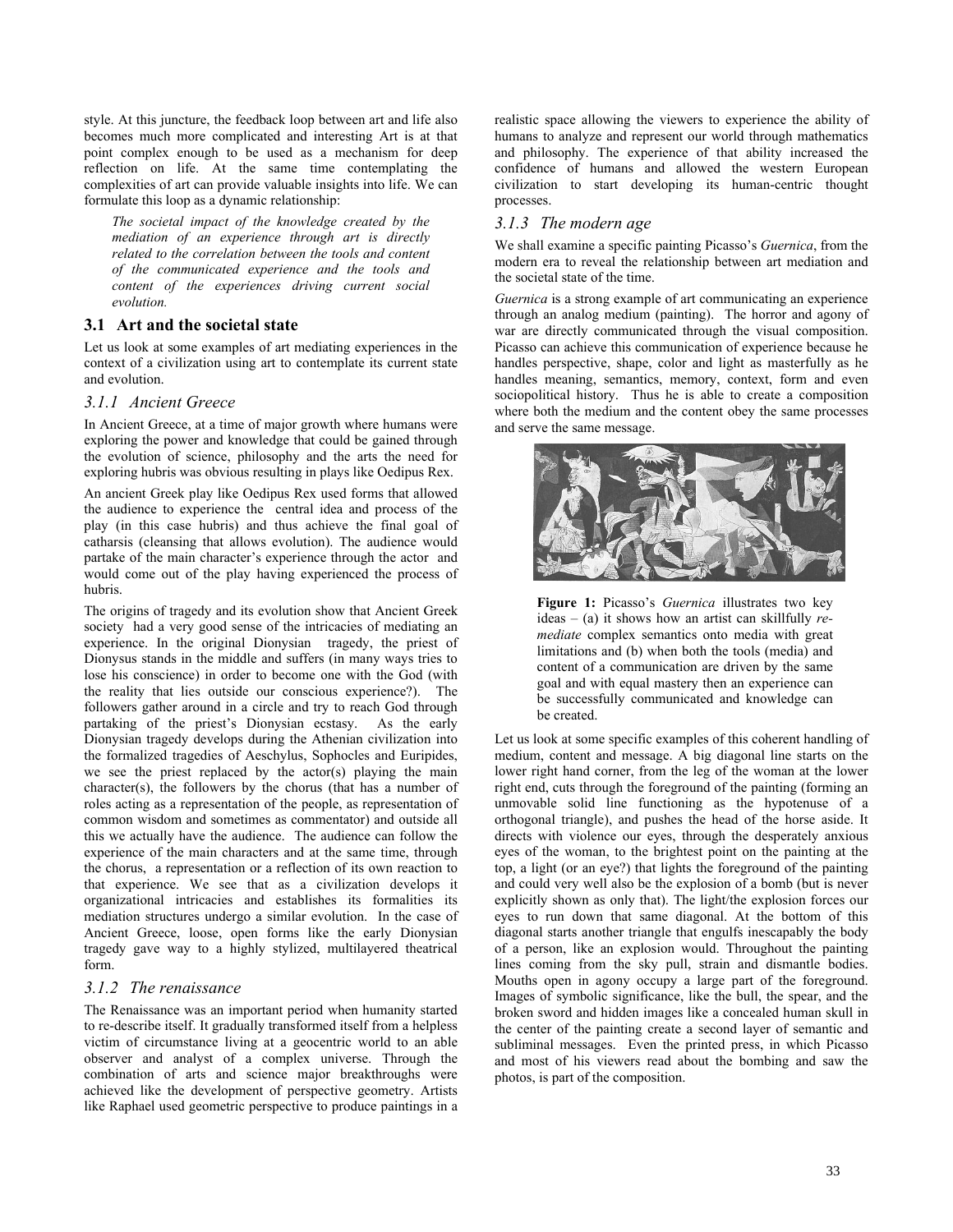The structure of the painting makes anyone looking at the painting feel that an inescapable force coming from the sky is tearing apart the human reality we know and expect. There is no need for the viewer to have any personal previous experience of violence in order to feel the agony and brutality communicated by the painting. What make's Picasso's work even more important is that he is communicating the experience of his time using the forms and media of his time. He was thus allowing people of his time to contemplate their experiences, achieve knowledge of their own world and own lives and influence the evolution of their society.

Picasso painted Guernica at a time when paintings were still a major expression and communication avenue for his society. Although electronic machinery and electronic communication avenues like the radio were present, direct physical creation (painting, carpentry, bricklaying) and direct physical communication experiences (like conversations in public forums) or communications through analog means (newspapers, paintings) were still the norm. Furthermore Picasso was living in a society that still functioned through pyramidal structures with messages and orders coming down from leaders. The manipulation of the analog medium of painting to communicate an experience was something that Picasso's audience could directly relate to. The message of humanity's helplessness in the hands of major injustices proliferated from above was a message that resonated Hierarchical structures of communication facilitated the dissemination and consequence of a masterpiece created by Picasso. The continuum that exists between Picasso's medium, his message and his time guarantee the success and influence of the work. There are two key points established by this example –

- Consequent art transcodes complex semantics present in the world onto media with great limitations, by understanding the following mechanisms – (a) properties of the media, (b) nature of the mediation and (c) understanding the user and the larger societal context and (d) adopting different forms.
- When both the tools (media) and content of a communication are driven by the same goal and with equal mastery then an experience can be successfully communicated and knowledge can be created. The societal impact of this knowledge is directly related to the correlation between the tools and content of the communicated experience and the tools and content of the experiences driving current social evolution.

# *3.1.4 Contemporary art and computation*

Today, we create through digital means, images, and sounds and we communicate through digital networked media (like cell phones or the internet). These digital media draw their strength and functionality from computational models. However, the expert creators of digital media technologies (the engineers) are not trained in the creation of content. Similarly the creators of content (the artists) are not trained in the creation and exploration of digital technologies and do not have a fundamental understanding of the computational models driving these technologies. It is hard to find people that command the digital medium and its content at the level that Picasso is able to command his analog medium and its content. The computational power of our media is changing our experiences. However that same computational power can only be used to transmit current information or information about experiences of yesteryear.

Our access to information is continuously increasing but when looking for a successful example of communicating an experience through a medium we need to fall back to analog examples like the painting of Picasso. We use the latest digital means to reproduce the image of a painting, collect information about it, and communicate our thoughts to you reading this proposal in possibly different locations and through different representations. In the process we are experiencing many aspects of the digital world but we end up only being able to reflect on an experience from our physical and analog past. Our brain perceives (at least unconsciously) the structural implications of the computational models facilitating this communication but cannot directly connect those structural implications to Piccaso's painting.

The necessity of creating new art forms that are based on the computational mechanisms that drive our everyday experience is clear. As the discontinuum between our media technologies and media content becomes increasingly obvious we are forced to accept that we are a society that excels with information but is unable to reflect on its experiences and thus achieve knowledge of its state. If this ever-growing wealth of information can not be contextualized into experiences, humanity will not have an avenue of true and meaningful interaction with this information. Humanity will remain overwhelmed by the information and frustrated by its inability to function coherently within its ownmade environments.

# **4. The experiential model for multimedia**

Research in art as well in the engineering disciplines that deal with multimedia are concerned with the larger abstract question of how representations can re-mediate semantics. Artists have traditionally experimented with the medium until they have created the consistency (i.e. the form ) required to re-mediate the semantics relevant to the societal state. Contemporary multimedia research [5,6,18,19,17,40,41,47,48,49,51,56,57,58,59] has focused on creating mechanisms for re-mediating semantics. However they have done so without looking at art creation, the traditional field for experiments in re-mediation.

A framework for communicating experiences is critical for the development of multimedia research, that deals with semantics. As foreseen by McLuhan [32], electronic networks fundamentally alter the relationship of human beings to media. These networks have now largely replaced natural experiences (e.g. a visit to the beach) as our primary sources of information. However, the current generation of multimedia documents use mechanisms for information presentation that are linear, rigid, and reflect forms that are from an old era when such communication networks did not exist – e.g. note the use of storyboards / skims for video summaries (thereby reflecting the ideas behind painted forms / cinema).

Current Multimedia systems present the information in a noncontextual manner (i.e. independent of the user / creator / task context); They also offer limited interactivity. These systems, by isolating the information from the context in which it was created, and by focusing on information reduction, fail to re-contextualize the experience, thus resulting in a tremendous loss of knowledge.

We are in need of models for knowledge spaces that mediate through communication networks and which facilitate new forms of creativity, knowledge exploration and social relationships. These new models will cause us to rethink mechanisms for creating, distributing and storing experiences.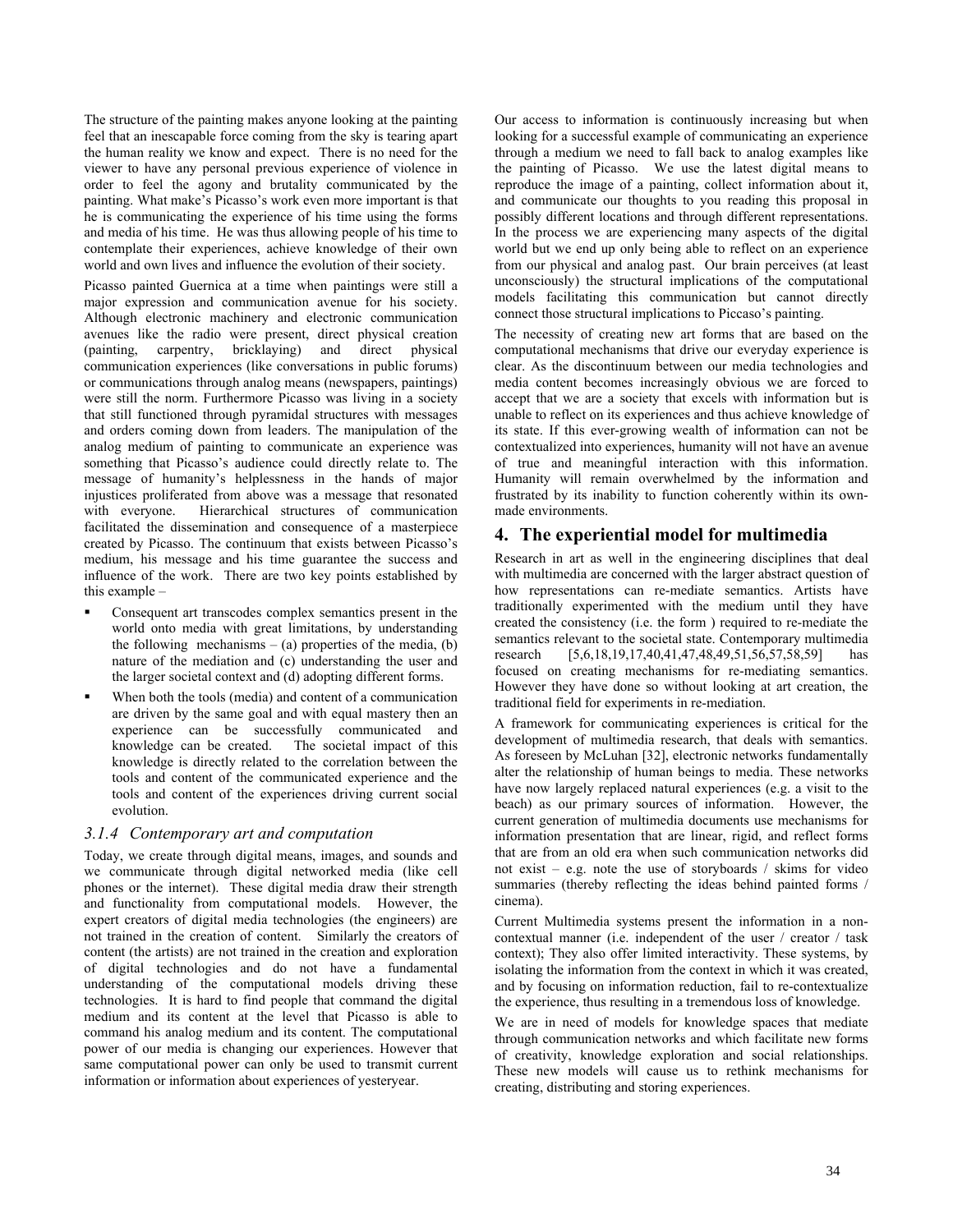#### **4.1 The communication problem**

Communicating experiences is difficult. Let us take a simple example of watching a modern dance performance. If a friend were to ask you via e-mail about your experience, what would you do? You could respond in one of several ways – (a) you could write back saying "it was a wonderful dance performance," (b) send a few photos of the dance, (c) send back a video. However, it is immediately clear that none of these representations will accurately communicate your experience. The communication fails because of the following four reasons:

- *Context:* There is a tremendous loss of context, by the time the message reaches your friend, the recipient. She cannot recontextualize the experience of watching the performance, by simply reading the e-mail, unless she has seen the live performance herself. Importantly, the message is *not* tailored to the recipient. Her notion of modern dance is influenced by her knowledge of the art, and her socio-cultural background.
- *Medium:* The computer mediation (i.e. the act of viewing the message on a computer) is part of the problem! It serves to isolate the recipient from the context of the experience
- *Representation:* The *mechanisms* of representing the experience (image storyboards / video summaries / text / raw signal) are inadequate since they implicitly assume the presence of context (the presence of the creator).
- *Interaction:* There is an implicit assumption here that the acquisition of knowledge is a linear, causal process  $-$  i.e. by merely watching the image /video summary, one can absorb "dance."

#### **4.2 The experiential document framework**

The ability to communicate an experience using an electronic document is critically predicated on our ability to two things  $-$  (a) identify formal elements of such documents and (b) develop mathematical frameworks in which such documents can be rigorously understood and studied.

In our framework, the electronic document is dynamic, context-



**Figure 2**: Why is it so hard to communicate the knowledge that we gain from a natural experience using electronic media? What is the framework needed to help re-contextualize the knowledge from a live performance using an multi-modal, interactive electronic document?

aware, user-centric and interactive. It changes in real-time due to changes in the user / task / environment context. This shall resemble an highly interactive collage with embedded audio / video / images and text (ref. **Figure 2**) objects. The goal of the document is to propagate specific semantics to then user. These documents *are* experiential – the framework is multi-sensory,

context driven, user-centric, interactive and real-time and allows the user to acquire some specific semantics. The experiential document creation also involves the solution of these subproblems:

- **Context:** We need to develop a context model for experiential documents. This includes determining the formal elements of the context model and the mathematical frameworks needed to represent such elements. The model will need to be adaptive, user-centric. How does each element of the system affect the semantics that we want the user to acquire? What are the limits of the representation? What are the classes of semantics that cannot be acquired for specific experiential representations?
- **Structure:** It is clear from understanding the mechanisms of construction in art [8,11,14,30,31,38,39,52], that the key to *re-mediating an experience* in another media (e.g. dancer captured as a painting), lies in making the viewer recontextualize the original experience in the new media. Artists often succeed in this re-mediation by making the viewer encounter the *structure* in the original experience*.* Clearly, we need to develop models for re-mediating structure in experiential documents.
- **Mediation distortion:** Traditional multimedia content summarization / representation mechanisms (storyboards) / video summaries / slideshows) make the *implicit*  assumption that the semantics to be communicated, exist independent of the user / creator and the mediation. It also assumes that the semantics do *not* change over time. For example consider the problem of trying to communicate the idea of "sounds of the sea." If we just use an image, the semantics due to the sound are lost, and if we just use sound, the chaotic surface property of the sea is lost. The semantics also are dependent upon the scale – consider the difference between communicating this idea using a PDA vs. movie screen. The mediation distortion problem is important to be able to remediate semantics in experiential documents.
- **Synthesis:** The goal of experiential synthesis to automatically create an interactive context driven usercentric, multi-modal document. The document should allow the user to absorb the specific semantics that she needs. For example, assume that the user wants to understand a particular dance style, using multimedia elements on a computer. The experiential synthesis problem is to determine right multi-modal representations to allow *this* user to acquire this multi-modal knowledge given context, content, user profile and method of user interaction. We believe that this can be formulated as a non-trivial optimization problem with constraints. The constraints include those for context (user/ task / mediation, content semantics), structure (in the data to be re-mediated) and time. Another way to visualize the synthesis problem is to consider the user to be at a certain knowledge state  $K(\alpha)$  and wishes be a different knowledge state  $K(\beta)$ . Then, the optimization problem involves determining the optimal experiential path (i.e. visualization, interaction) that satisfies the knowledge constraint while minimizing a resource e.g. time.

$$
E = \{ p \mid \Delta k(p) \ge K(\beta) - K(\alpha) \},
$$
  
\n
$$
p^* = \underset{p \in E}{\text{arg min }} O(p),
$$
  
\n
$$
\langle 1 \rangle
$$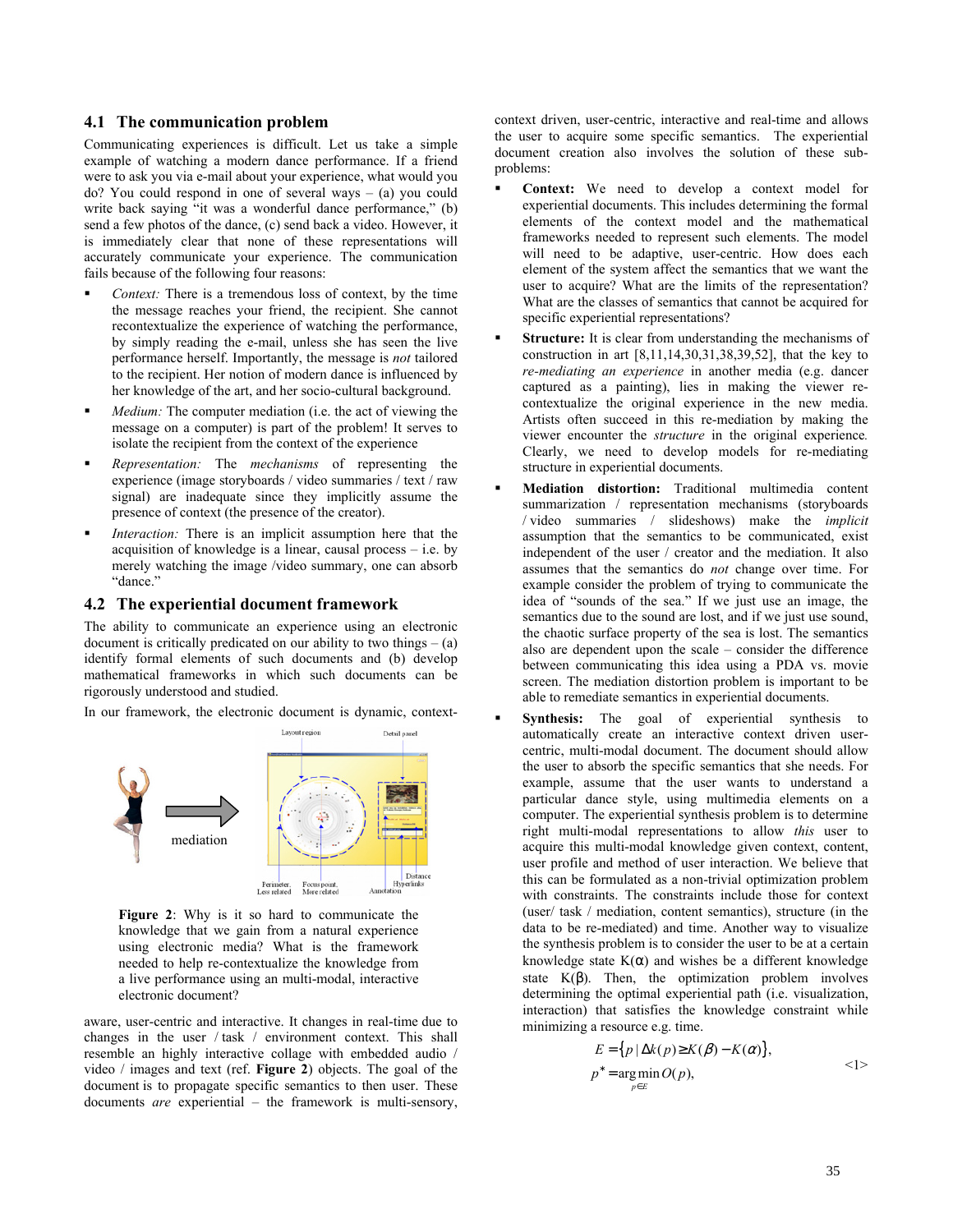where,  $K(\alpha)$  and  $K(\beta)$  represent the knowledge states of the user E is the set of valid experiential paths that satisfy the knowledge constraint,  $\Delta k(p)$  is the knowledge gain due to a specific experiential path *p*. *O* represents an optimality objective function that could for example measure the time taken to gain the knowledge required by the user. This is illustrated in **Figure 3**.



**Figure 3:** An experiential system determines the optimal context-adaptive path *p* that leads to an *variation* in knowledge in the observer, while minimizing an objective unction.

Artists excel at communicating experiences [7,30,39,52] with limited media. Through interaction with many new media artists at Arts Media and Engineering program at ASU, it became clear that experiential documents in general, must be multi-modal, context-aware, dynamic, highly interactive and critically, *realtime*. Over the next few sections, we present in detail the three components that comprise our experiential document model: (a) context models (b) serendipity and (c) memory models for context evolution. Note that these models can evolve to deal with the larger class of experiential systems for performances (ref. Section 3.1.4).

## **5. Context**

In this section we : (a) define context and come up with a formal model of context. We will show the use of WordNet to be integral to our model. (b) determine a procedure for finding concept dissimilarity, (c) and finally, we shall apply our context model to develop models for the user and the data.

The context models developed in this paper will be tested on a database of media objects (images / videos / sound / text) that have been annotated.

#### **5.1 What is context?**

The Merriam-Webster dictionary defines context as follows:

*con·text: the interrelated conditions in which something exists or occurs.* 

These conditions could be information got from the media being heard or viewed, facts related to the environment (e.g. "Delhi is the capital of India", personal information about the user (e.g. "female", "jazz" etc.), the user's past actions, the time, the place etc. In our framework, we define context as the various conditions that interrelate to impart meaning to the media objects accessed by the user. For example, the text (which is a form of media) 'Solaris', 'Ice-Age' and 'Speed' could refer to any of their traditional linguistic semantic connotations. However, when certain conditions like the environment being a movie theatre combine to establish the context of films, we can fixate the semantic notion associated with these words to be film titles.

There has been much work using the idea of context primarily in the area of context-aware / ubiquitous computing [24,22,23,44]. The work there focuses on *application use* and hence is primarily concerned with contextual information such as location, identity,



**Figure 4:** An semantic net defining the user's interests. In general, the user context will be a union of such networks

activity and time [22]. However, the notion of context in multimedia is concerned with *semantic* inter-relationships between concepts, which can be arbitrary. Secondly the relationships that wish to explore in multi-media are linguistic, statistical as well as common sense rules such as from the CyC database [4]. There has been some work in multimedia analysis / wearable computing [20,21,34,43] – however, there is no *formal* definition of context, specific properties are used for pattern detection.

In order to come up with a formal model of context we introduce the notion of a semantic-net.

#### **5.2 Semantic-nets**

A semantic-net is a graph  $G = \langle V, E, W \rangle$  where the node  $v_i \in V$ represent the concepts. A concept node is associated with a specific instance that could be an image, video, an audio segment, text etc. The edges  $e_{ij} \in E$  of the graph represent the semantic interconnection between any two concepts. The strength of the relationship between the nodes *i* and *j*, is given by  $w_{ij} \in W$ . For example, the words "film" and "show" have a "is-a" linguistic relationship. More generally, we allow semantic-nets to consist of disconnected sub-graphs. In **Figure 4**, we show an semantic net that defines a user's interests.

#### **5.3 A formal model for context**

We define the context be the union of semantic-nets:

$$
C = \bigcup_{i=1}^{k} G_i
$$
  $\langle 2 \rangle$ 

where C is the context,  $k$  is the total number of semantic-nets,  $G_i$ is the  $i<sup>th</sup>$  semantic-net with the semantics of the nodes and vertices defined in the previous section. For example, the user context could be defined as the union of semantic-nets, each of which specifies interests, occupation, ethnicity etc.

The overall *system* context is defined by the inter-relationships amongst the various aspects of the system – the user, the environment, the allowable interactions etc. Each of these aspects are modeled as a specific context (ref. equation  $\langle 2 \rangle$ ) Thus, the system context is given by

$$
C_s = \bigcup_j^N C_j
$$
  $\langle 3 \rangle$ 

where,  $C_s$  is the overall system context,  $C_j$  is the  $j<sup>th</sup>$  context (e.g. the user context) in the system, and where N is the number of specific contexts. We will follow this interpretation of context through the rest of this paper.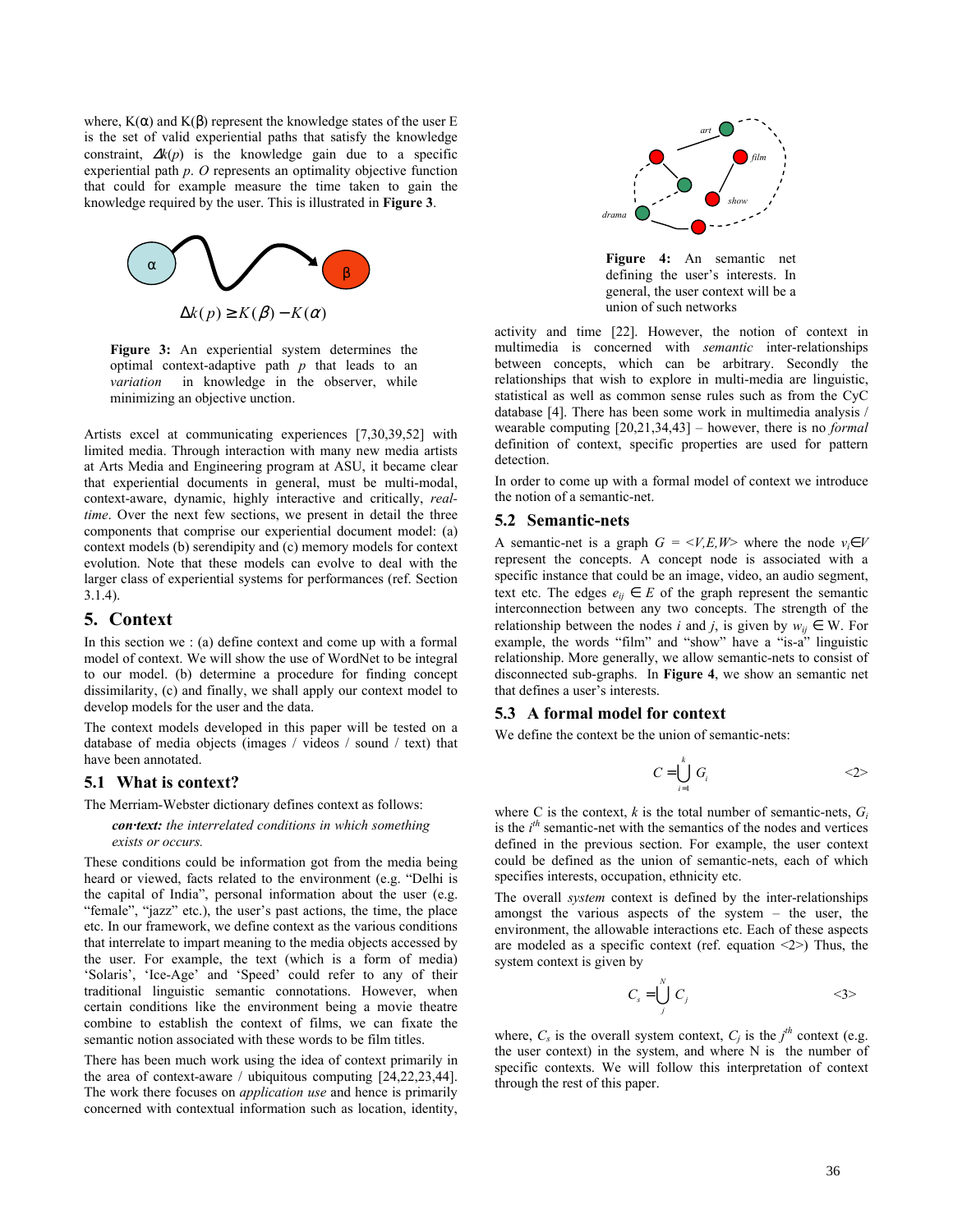

Figure 5: A hierarchy in the WordNet ontology

In our framework, the concepts are represented as text, as opposed to the more general framework in [9], that deals with multiple media for concept representation. We have focused on text because of two reasons  $-$  (a) we are working with text annotated media and (b) there are textual ontologies such as WordNet [33] created by linguists which specify semantic relationships amongst concepts. Note that no such universal agreement exists for nontextual media. We shall discuss the WordNet ontology in the next section.

#### **5.4 WordNet**

WordNet is a differential lexicographic arrangement of words created by linguists which specifies semantic relationship between the concepts as represented by words. The semantics associated with each word is represented by a *synset* or a synonym set that are a group of words which sufficiently characterize the semantics associated with the word. For example, the idea of *film* as in motion-picture is described by the synset: "movie, film, picture, motion picture, picture show" which is sufficient to differentiate it from the synset: "film, photographic film" which is a different sense of the same word.

These sysnsets are the nodes of an ontology where the edges represent relationships amongst the synsets. WordNet relationships can be synonyms/antonyms, hypernyms/hyponyms (A word  $w_1$  is a hyponym of another word  $w_2$  (the hypernym) if the relation is-a-type-of holds between the meaning of  $w_1$  and  $w_2$  – for example, apple is a fruit) or meronyms/holonyms (A word *w1* is a meronym of another word  $w_2$  (the holonym) if the relation ispart-of holds between the meaning of  $w_1$  and  $w_2$  - for example, wheel is a part of a car). In our framework, we are interested in the hypernym/hyponym relationship which creates a hierarchical semantic organization between concepts. Figure 5 illustrates an example of such a hierarchy.

Integrating this in our framework, we define the nodes belonging to semantic-nets using synsets, the relationships between the nodes being given by the generalization/specialization (i.e. the hypernym/hyponym relations in WordNet). The edge weights are specified using concept distances that are derived using concept implications as discussed below.

## **5.5 Concept Dissimilarity**



Figure 6: A concept is implied by its parent and its children. The implications of the children are considered independently of the parent.

In this section, we shall determine a procedure to compute the dissimilarity measure between any two concepts in the semanticnet. The measure is *not* a metric, since the semantic-net has a specific generalization/specialization relationship associated with it. This causes the symmetry requirement of a metric not to hold. We shall compute dissimilarity using an intermediate notion of implication.

A concept  $\alpha$  (e.g. fruit) has two entities associated with it – the parent concept, and the children concepts (ref. Figure 6). Each entity implies the concept with a different weight –  $\omega_1$  (the parent) and  $\omega_2$  (all the children). Hence the *implication* that the concept  $\alpha$ is true given that another concept β is true is computed as follows:

$$
I(\alpha \mid \beta = T) = \omega_1 I(\text{parent} \mid \beta = T) + \frac{\omega_2}{k} \sum_{i=1}^{k} I(c_i \mid \beta = T),
$$
  

$$
I(\beta \mid \beta = T) = 1, \langle 4 \rangle
$$
  

$$
\omega_1 + \omega_2 = 1,
$$

where I is the implication strength, and *k* is the number of children of the concept  $\alpha$ ,  $c_i$  is the *i*<sup>th</sup> child of the concept, and where  $\omega_1$ and  $\omega_2$  are the weights attached to the implications of the parents and the children respectively. Note the following:

- 1. Implications of the parent and the children nodes are evaluated independently of the concept  $\alpha$ , to prevent cycles.
- 2. Implications of the root node, or leaf node with respect to concept β can only be equal 1 in the case of identity:

$$
I(\alpha \mid \beta = T) = \begin{cases} 1 & \alpha = \beta \\ 0 & \alpha \neq \beta \end{cases} \qquad \qquad \leq 5>
$$

where  $\alpha$  is a either a root node or a leaf node in WordNet.

3. The weight  $\omega_1$  is computed to be inversely proportional to the number of children of the *parent* concept, α. i.e.

$$
\omega_{\rm l} \propto 1/m \qquad \qquad <6>
$$

where *m* is the number of children of the parent.

4. The distance between the two concepts is now easily determined as follows: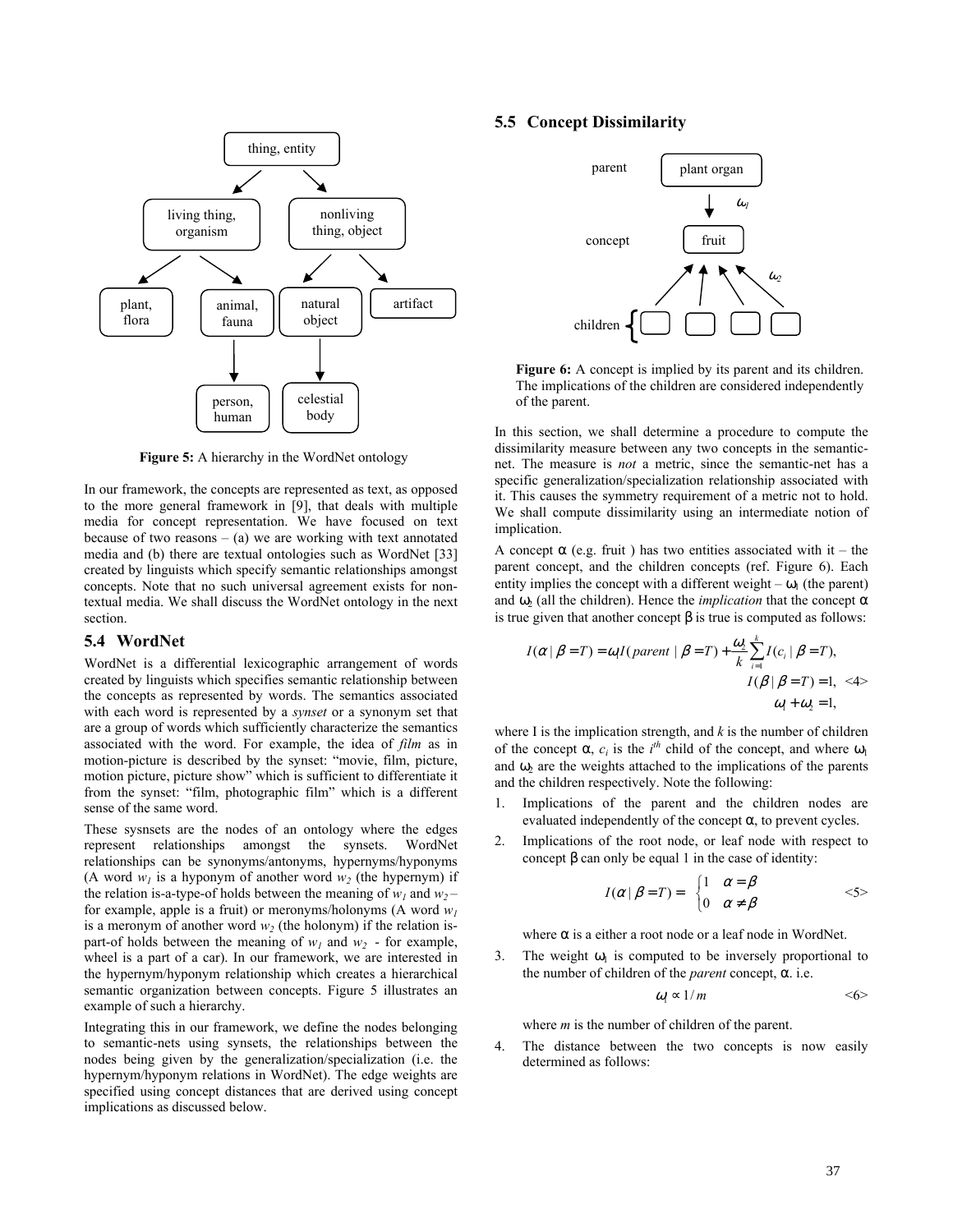$$
d_U = 1 - I(\alpha \mid \beta = T)
$$
  

$$
d(\alpha \mid \beta = T) = d_U / \sqrt{f_\alpha \bullet f_\beta}
$$
  $\langle 7 \rangle$ 

where  $d_U$  is the un-weighted distance between the two concepts.  $f_\alpha$ and  $f_{\beta}$ , represent normalized knowledge priors for concepts  $\alpha$  and β. The priors are used to re-weight the distance. These could be set by the user, as part of her context model. If these values are unknown we just use  $f_\alpha = f_\beta = 1.0$ . Note that these values could also be determined using the normalized frequency of occurance of the concept.



**Figure 7:** Using the WordNet hierarchy to find the dominant concepts in the user profile.

Again, the measure is anti-symmetric, as expected. This recursive formulation is (ref. equation  $\langle 4 \rangle$ ) is computationally expensive, so in practice we approximate the implication value using a pruned tree [46].

#### **5.6 Context models**

Now, we discuss the methodology for modeling a specific user and the media.

#### *5.6.1 Modeling the user*

In this section, we show how we construct the user context. Modeling the user context is important as it enables us to create an unique, user-centric experience. We adopt a semi-automated procedure discussed below, to create the user context.

- 1. The user inputs to the system, details about herself gender, ethnicity, age, profession, cultural interests etc.. Each of these entities is input as text. Each textual entity input is generalized using the WordNet hierarchy.
- 2. The entities that fall under one generalized synset are grouped as belonging to one concept. This concept is said to form a cover for all the entities that it generalizes. For example, if the user profile says that she is an artist and a dancer and is interested in theatre, drama, art and cinema, then the concept of visual communication becomes dominant in his or her profile according to the WordNet hierarchy as illustrated in Figure 7.
- 3. A semantic net is created for each aspect of the user input ethnicity, gender, interests etc. using the textual entities The user's context is then the union of such semantic nets (ref equation <2>).

The media accessed by the user needs to be modeled, as this also part of the system context. We discuss this in the next section.

## *5.6.2 Modeling the media*

The media elements in the database can be arbitrary (audio, video, text or image) and we assume that they are annotated with text. For audio and video clips and images, we create semantic nets by generalizing the annotations using WordNet. The following steps detail how we build up the semantic-net for the text (text documents or annotations) in the database.

The following steps detail how we build up the semantic-net using the text documents in the database.

- 1. Each non stop-word (words that are so commonly used that they no impact on the import of a statement; for example, the words 'is', 'the', 'of' etc. are stop words) that is a noun in the text becomes an elementary entity. We consider only nouns in our framework as the annotations of a media are mostly nouns.
- 2. Then we generalize each elementary concept and determine the dominant concept cover. The list of covers is pruned by removing concepts that cover fewer than m entities. Thus:

$$
G = \{v_1, v_2, \dots, v_k\}, \text{ where } |v_k| \ge m \qquad \text{<8>}
$$

where,  $G$  is the semantic-net,  $v_k$  is a dominant concept belonging to the semantic net and *m* is a constant and where |  $v_k$  | is the the number of elementary entities covered by  $v_k$ .

3. An elementary entity itself is made into dominant concept if  $f_e / f_c > \alpha$  <9>

where  $f_e$  is the frequency of occurrence of the elementary entity,  $f_c$ is the sum of the frequencies of all the elementary entities in the parent concept, and  $\alpha$  is a constant less than 1. In other words, an elementary entity is made dominant if its frequency of occurrence is a fraction α of the sum of the frequencies of all the elementary entities in the concept to which it belongs. The values of *m* and *α* have been optimized to 3 and 0.75 respectively by experiments. The union of all these semantic-nets forms the media context.

# **6. Serendipity**

We rarely acquire knowledge, particularly through electronic documents in simple linear way. For example, if you read this document as an electronic file on your computer, it is very likely that you did some or all of the following – briefly checked e-mail, browsed some web pages and perhaps made yourself some coffee. Each of these *serendipitous* activities led to an increase in your *overall* knowledge. Serendipity has also been explored in other contexts [13,37].

In recent work we decided to introduce the idea of serendipitous acquisition of knowledge as part of the solution for browsing the Ralph Lemon dataset (Section 9.1) using context-aware hypermediation [46]. Hyper-mediation does two things  $-$  (a) It allows for a user-context constrained exploration of information related to media and (b) it introduces serendipity into the user's exploration of the media. Hyper-mediation is *one* approach to creating a serendipitous environment – clearly other mechanisms exist as well.

In our approach, we use Google [2] to automatically generate hyper-links. This is done by taking into account the user profile, the semantics of the media and the semantic relationship between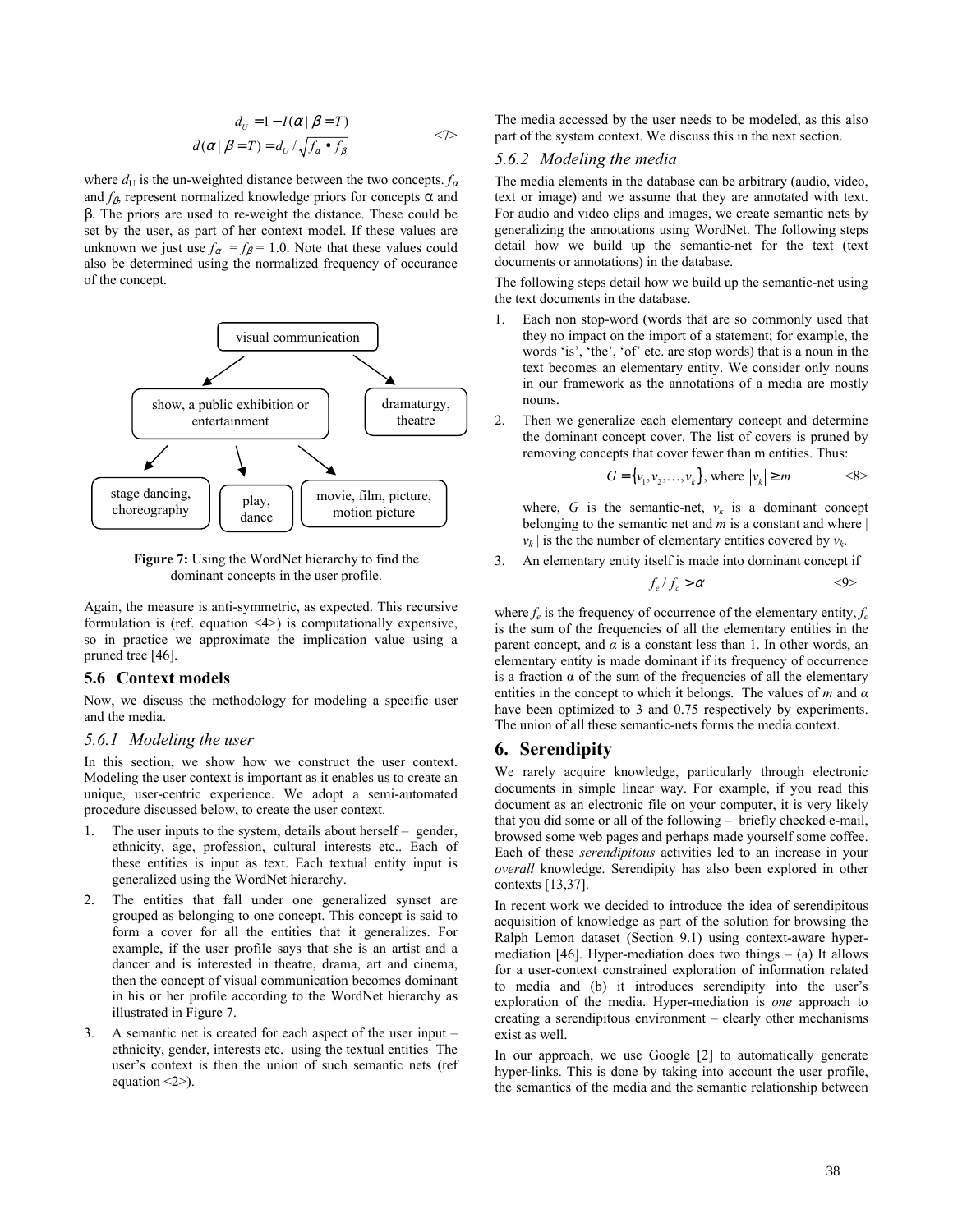the media item and the user profile. We use the first hyper-link returned by Google.

For each non stop-word *w* that is part of the annotation of a media object (images, video, audio, text), we proceed as follows:

- 1. If *w* is present in the user context as an elementary entity, then  $w$  along with the dominant concept cover is sent to Google as a query. The first hyperlink is chosen and is added to the list of hyperlinks associated with that media object.
- 2. If *w* is absent as an entity in the user profile, then the dominant concept closest to it is found using the concept dissimilarity (ref. equation <7>). Then *w* and the dominant concept is used to query Google, and the first hyper-link is again associated with media object.
- 3. If the concept distance is very large from all the concepts in the user context, then we adopt the following strategy:
	- a. If the word is a common noun, it will not be hyperlinked at all.
	- b. If it is a proper noun, the word alone is used to query Google. Proper nouns are hyperlinked even if they do not form a part of the user semantic net because it is natural that the user might be interested and would like to know more about these words.

For example, let us assume that the word "Solaris" appears both as a media annotation and as an elementary entity of the "film" concept in the user profile. Then, the media is hyper-linked to the first link returned by Google for the query "Solaris + film." The hyperlinks are thus relevant to the current context. Note that the word 'Solaris' alone as the query would return the home page of the Sun Microsystems OS - Solaris which is totally out of context.

At the end of this procedure, we have a hyper-link for each non stop-word annotation of the media in the database. As the user clicks on the generated hyperlinks, she is taken to a page in the World Wide Web and she spends some time on this page. Now that the user has absorbed information from that page, this newly acquired information too should become a part of the user context. In the next section we discuss a model for user-context evolution.

## **7. Context evolution**

In this section we discuss how user context evolves over time in a way that is analogous to the human memory. Memory models are important as memory forms an essential part of communicating an experience by the way of associations.

## **7.1 The leaky bucket model**

We now explain a computational model of memory and how it incorporates concepts acquired by the user navigating the hyperlinks, into the user context.



**Figure 8:** The life of a concept though four stages.

This is the intuition behind our memory model. For each hyperlinked page visited by the user, the experiential system creates a dominant semantic net from the text; it also measures the time spent by the user. Once the user comes back to exploring the media, it is natural that certain new concepts be introduced in her user context (newly gained knowledge), certain concepts get reinforced (due to associations with similar concepts in the user's context), and certain other concepts decay (put behind over time).

In our framework, we develop a two part model for memory: *permanent* memory and a *transient* memory store. The permanent memory contains all the entities that the user specifies at the beginning of her interaction with the system. These permanent concepts are assumed not to change with time. The transient memory contains all the concepts that were automatically extracted by the system from all the pages visited by the user. The transient memory model is implemented using the *leaky bucket model* of memory – concepts automatically acquired by the system are slowly lost over time at a fixed rate, unless they are reinforced by the user visiting related pages. This concept reinforcement is analogous to forming associations of a current event with an earlier event that generated feelings of a similar experience. This idea is best explained with an example.

We shall examine the growth and decay of a concept *K* which is absent from the initial user context. We will analyze four stages in the life of a concept, *K* as illustrated in **Figure 8**. that demonstrates its life and growth as per the transient memory model. We explain progression of the weight of the concept in the user memory model, in each of four stages below:

**A :** The concept *K* has not been encountered as yet and so its weight is zero.

 $\mathbf{B}$  : At time  $t_0$  the user visits a web page that emphasizes concept *K* with a normalized frequency  $f_l$ . The viewer views the page till time  $t_1$ . The concept weight grows<sup>1</sup> to  $C_1$  according to the growth function given as follows:

$$
C(t) = 1 - \exp(-\beta f_1(t - t_0)),
$$
  
\n
$$
C_1 = C(t_1),
$$

 $C$ : At time  $t_1$  the user moves over to another page (on which he stays till time  $t_2$ ) which does not contain the concept  $K$  in it. Hence the concept decays through that period and is given by

$$
C(t) = C_1 \exp(-\alpha(t - t_1))
$$
  
\n
$$
C_2 = C(t_2)
$$
  $\langle 1 \rangle$ 

*α* and *β* are constants (*β* being greater than *α* as the knowledge imbibing rate should be greater than knowledge decay rate.

 $\mathbf{D}$ : At time  $t_2$ , the user again encounters a page with the concept *K* in it emphasized by a normalized frequency  $f_2$ . The resulting function is the sum of the growth function (stage B) and the decay function (stage C):

$$
C_g(t) = C_2 + 1 - \exp(-\beta(f_2 + C_2)(t - t_2)),
$$
  
\n
$$
C_d(t) = C_2 \exp(-\alpha(t - t_2)),
$$
  
\n
$$
C(t) = (C_g(t) + C_d(t))/2,
$$
  
\n
$$
C_3 = C(t_3),
$$
\n(12)

1

<sup>&</sup>lt;sup>1</sup> Note that there is an assumption that the user is paying equal attention to all the concepts in the page.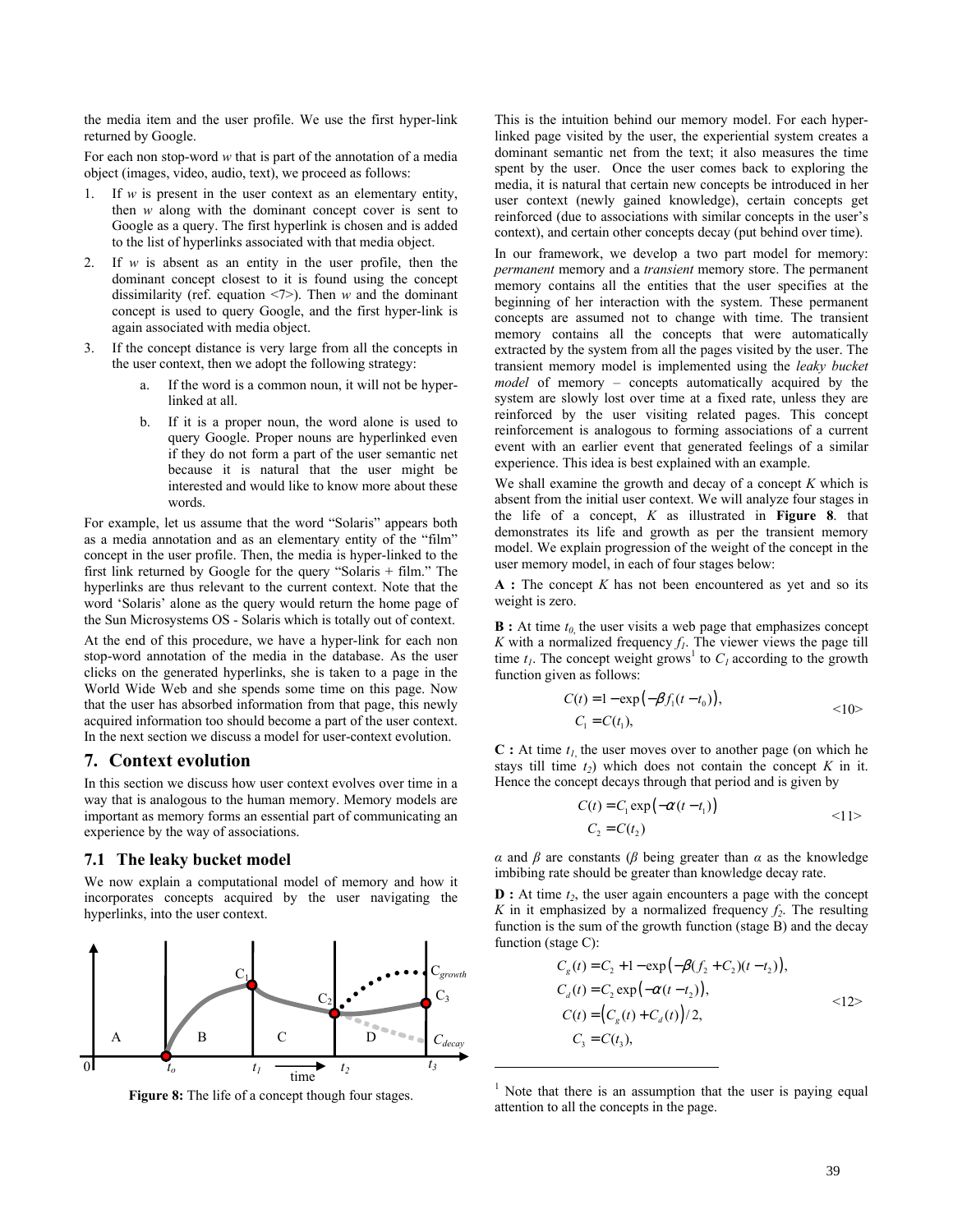where,  $C_g$  and  $C_d$  represent the growth and decay function. Note that the growth function is dependent on the old weight  $C_2$  and the weight of the concept seen –  $f_2$ . Hence the concept weight at the end of stage D is the average of the growth and decay functions.

In **Figure 8**, we examine the four stages of a concept (φ) that grows automatically, as a result of user interaction –  $(A)$   $\phi$  absent initially,  $(B)$   $\phi$  grows after being encountered for the first time, (C) user leaves page –  $\phi$  decays and (D)  $\phi$  is encountered again – there is growth (round dots) as well as decay (square dots), and resulting in reduced growth. The hyper-mediation of *all* media objects needs to be revised as a consequence of the new concepts being added to the user's transient store. This is because the distance of the annotations of the media with respect of new user context has changed. Then, we again use the strategy outlined in section 6 to regenerate the hyperlinks.

To summarize – we have shown how to create formal models of user and media context, and a context constrained hypermediation strategy. Finally, we have shown a leaky memory model to incorporate changes in the context that take place due to the user interactions.

# **8. Experimental validation**



**Figure 9:** The visualization interface used in our experiential system.

Evaluating models for experiential systems is challenging. We conducted a two-part evaluation of our system : (a) evaluating the quality of the hyper-links and (b) evaluating the change in the hyper-links as the user context changes. An assessment of the quality of the hyper-links would indirectly be an assessment of (i) the user and media context model developed (ii) the query formulation for hyper-mediation and (iii) the concept distance function used. Evaluation of the change in the hyper-links is an implicit evaluation of our memory model and concept distance.

**Table 1:** Average of test scores from five users evaluating the quality of the hyperlinks

| <b>Questions</b>                                     | Score |
|------------------------------------------------------|-------|
| Hyperlink quality $[1-7]$ ?                          | 496   |
| Changed hyperlinks are<br>more interesting $[0-1]$ ? | 0.61  |

The media (images / video/ audio clips and text) used in this experiment was taken from the house[raw] project [3]. Each media element was annotated by the creators of the project. We used a user-interface that displays all media in a collection with their positioning based on their concept dissimilarity from the user profile (ref. **Figure 9**). Images are placed on concentric circles with the images nearer to the user profile closer to the centre. The user can choose images with a mouse and the details (hyper-links, distance to user profile, concept relationship) are then displayed in a side panel. The user can follow the hyperlinks within the system using an embedded browser, and subsequently return to exploring the media data.

We evaluated the models through a pilot user study with five graduate students. We conducted two experiments. We first evaluated the quality of the hyperlinks. The users were made to choose any five images that interested them from the visualization and they were asked to rate the hyper-link quality (scale  $1 - 7$ ). Then, they were also asked to determine misses (annotations not linked) and false alarms (linked but not relevant) annotations. Note that the hyperlinks are unique to each user (ref. Section 6).

The second experiment evaluated the change in the hyperlinks after the user had followed the original hyperlinks and browsed the web. After browsing for a fixed period, the user was asked to get back to the same to the same set of images as in experiment one. Then, the user was asked (yes/no) if the changed hyperlinks were more interesting.

|  |  | Table 2: Accuracy of semantic nets and hyper-mediation |
|--|--|--------------------------------------------------------|
|--|--|--------------------------------------------------------|

| <b>Accuracy</b> | <b>Score</b> |
|-----------------|--------------|
| <b>Misses</b>   | $12.2\%$     |
| False alarms    | $4.0\%$      |

The user study results shown in **Table 1** and **Table 2** are very encouraging. Both tables show the results averaged over five users. The hyperlink quality (4.96) was evaluated using the Student's t-test, and could occur by chance only with probability  $p < 0.15$ . The users found most of the changes useful. The very few misses and false alarms are very good indicators of our semantic-net framework for context modeling. There were two sources of  $error - (a)$  most of the misses occurred because the user profile was not exhaustive enough and (b) there were spelling errors in the annotations, leading to incorrect hyper-links. The first error could be corrected by incorporating relevance feedback while the second error can be easily fixed using a spell-checker. A few errors were also due to the fact that only nouns in the annotations were taken into consideration. The simple solution lies in allowing other word forms also.

For a specific user, it is quite possible that for many media, hyperlinks are not created due to the media annotation being irrelevant to the user profile. A solution to this is that at such instances, we could hyperlink the annotation (by querying Google on the words in the annotation alone) so as to provide means for context-independent navigation.

# **9. Applications**

We have applied our experiential models in two scenarios  $-$  (a) context adaptive visualization scheme (b) an experiential annotation system. We now briefly describe both projects below.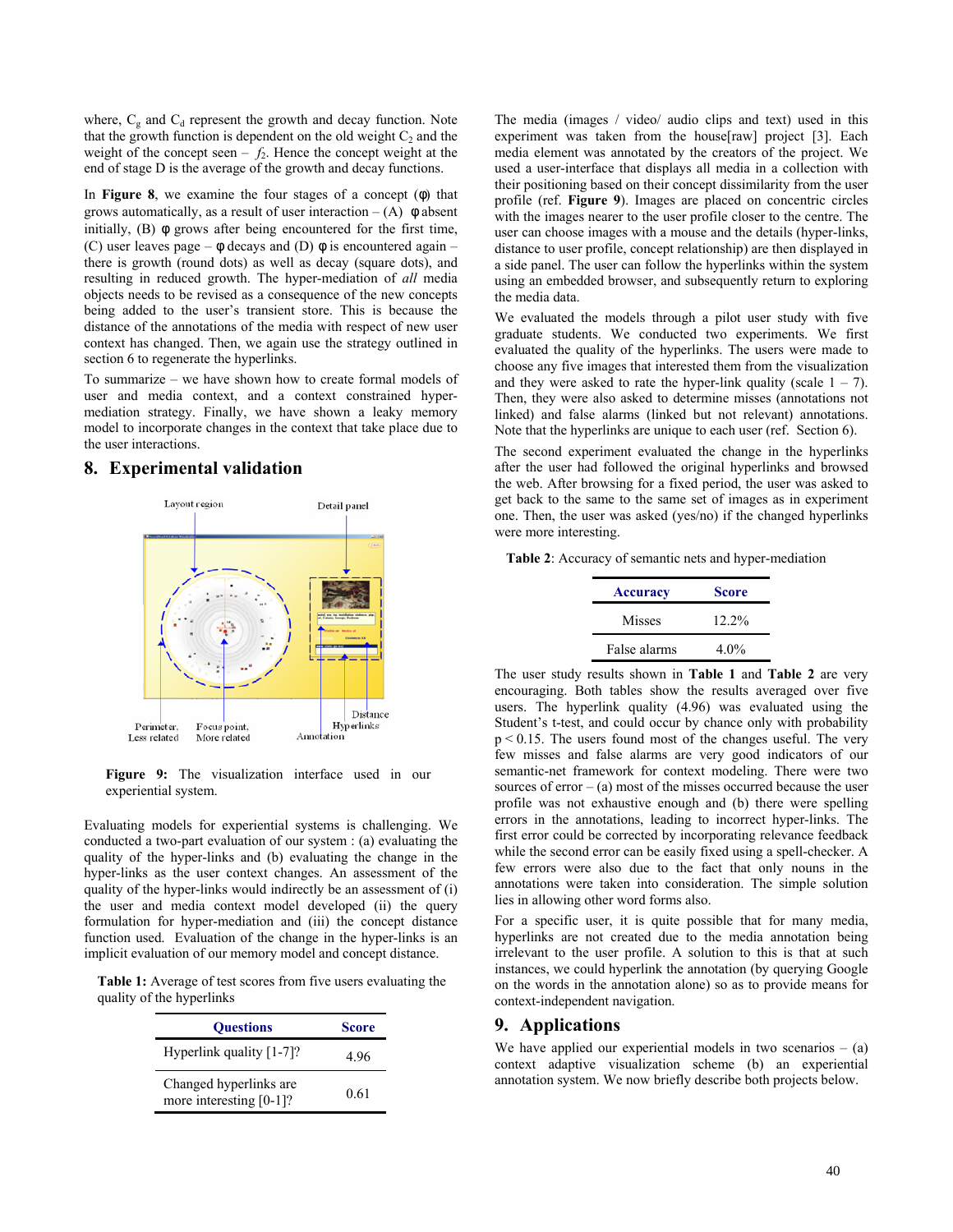## **9.1 Context adaptive visualization**

The context adaptive visualization scheme uses semantically rich dataset – from the Ralph Lemon project that deals with the African American experience. We shall first describe the project mandate and a then provide a brief overview of the project. More details can be found in [42].

## *9.1.1 The Ralph Lemon project*



(Collaboration with Ralph Lemon and John Mitchell, Dept. of Dance). Ralph Lemon is a famous modern dancer, who is working on the third part of his *Geography* dance trilogy named *House.*  The dance deals with the idea of representing African-American identity through movement. Ralph Lemon toured the southern states in the U.S.

and collected multimedia material. The multimedia research mandate for this digital content:

- How to re-contextualize the African-American experience (i.e. the knowledge / understanding of "African-American-ness") for the user through a realtime, interaction with the media? Additionally, the experience that is created must be user-centric.
- The semantics of "African-American-ness" have changed over time – how to create an interaction that captures the temporal evolution of semantics?

The project mandate dictates that he user interact with the data in a context-aware user centric manner – this was the direct motivation for the context aware adaptation scheme.

#### *9.1.2 Context adaptation*



**Figure 10:** User's preferences and the semantics of the data being viewed determine the transitions in the visualization schemes

The project [42] deals with adapting the visualization scheme for viewing the dataset of an African American dancer depending on its utility. The dataset consists of media files collected from various locations of the civil rights movement and the project is a step towards the goal of conveying to the user, the experience of being an African American during the civil rights movement.

The utility of the visualization scheme chosen is derived from the media annotations and the user profile. For example, if a user is browsing through media objects that are all associated with places

of interest and the user is an extensive traveler, she might be interested in a visualization scheme that uses maps.

The procedure employed is briefed as follows: A set of visualizations are developed, each of which are applicable in a different scenario and for a different set of user tasks. Thus, each visualization has specific semantics associated with it. Using the concept dissimilarity measure explained in section 5.5, the distance between each visualization scheme and the user context (built from the user profile) is found. This distance measure attributes a weight to the visualization which is a measure of how close the visualization is to the user profile.

A specific visualization is picked to view the dataset, that depends upon the weight associated with each visualization and the semantics of the data being viewed (e.g. location is concerned with geographical concepts). Each of the visualizations also incorporates the hyper-mediation scheme explained in section 6 so that as the user navigates through the hyper-linked sources, the



The new media state, where each media now is hype-linked to sites related to the media context as well as the user context. The user can now provide relevance feedback and the media context gets updated anew.

**Figure 11:** The experiential annotation system. The goal of this system is to create an real-time annotation environment that *motivates* consumers to annotate, by providing them insight about their relationship to the media semantics.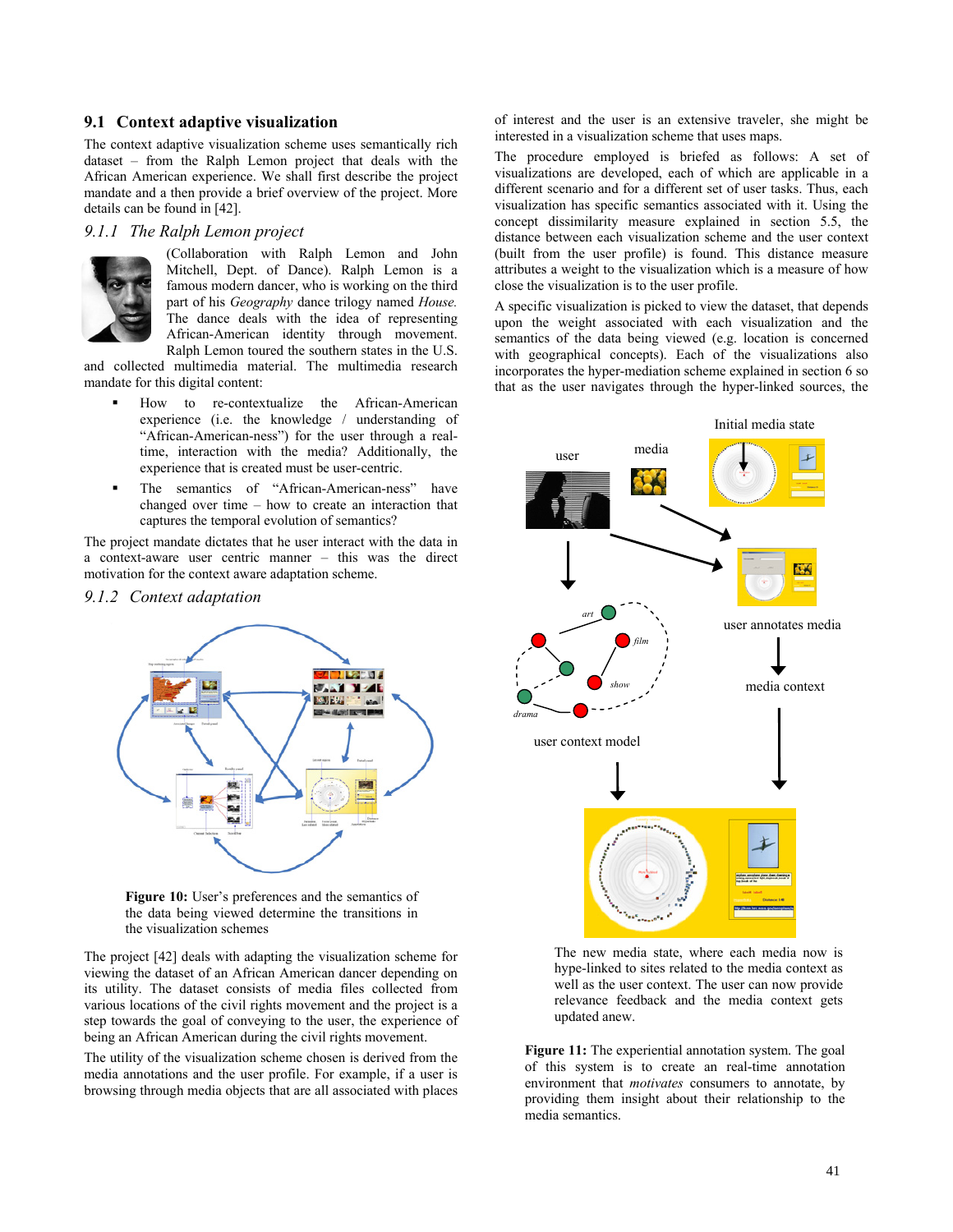memory model captures the interaction of the user with the hyperlinked sources and updates the user context. This in turn will affect the visualization being chosen the next time the user browses through the media objects. The user study on the application showed that certain visualizations do aid in the completion of certain tasks much faster than others. The users were also more interested in an adaptive visualization technique rather than in a static visualization. This also goes to prove that different visualizations for different data-set and tasks will enhance the users experience with the data.

## **9.2 Experiential annotation**

Annotation is a key problem in multimedia [15,55]. However, while prior work has extensively focused on better computational models for annotation, there is very little incentive for ordinary consumers to annotate the media. This is because the *result of the annotation is a traditional visual layout scheme – there is little return on the enormous amount of time spent by the consumer on annotation.* 

We have attempted to address this issue in our project on experiential annotation [45]. The project deals with creating a new user centric annotation technique that aims at making the process of annotation more interesting to the user. The user, in the process of annotation will gain fresh insight into the data, thus motivating her to participate in the annotation process.

The annotation system is semiautomatic – the user annotates a subset of the media/images in a database and these annotations are propagated to the rest of the database based on the structure (low level features of the image) and semantics (using the WordNet ontology) of the images. The flow diagram (ref. **Figure 11**) illustrates the process. After the user annotates an image, she fixates on the sense of the words in the annotation. The distance of each image from the annotated image is calculated as a function of the low-level feature distance and the WordNet distance (ref. concept dissimilarity in section 5.5) between the two images. A threshold is fixed for this distance and the annotation is propagated to all images whose distance from the manually annotated image falls below this threshold and which are close to the user profile.

In the annotation system user interface, all these images are shown in relation to the semantic distance with respect to the user profile. The annotations are also hyperlinked based on their relationship to the user profile. As the user begins to annotate the media, the system begins to start generating hyperlinks for the media. The user interaction with these hyperlinks changes the user context, thus altering the distance of each media element from the center (represented by the user profile). The visualization, and the hyper-links thus change dynamically (also ref. section 6).

In a pilot user study with ten graduate students, the users found the new annotation mechanism more useful than the traditional annotation interface to be found in modern operating systems.

# **10. Future work**

We would like to examine limitations of our approach towards modeling context, that we would like to address in our future work:

*Text only:* The present formulation of only using text needs to be expanded and we plan on improving on the work on MediaNet [10,9], to include non-textual (e.g. audio / visual) concepts. While we only use linguistic relationships at the moment, we are also planning on using probabilistic models

in the form of Bayesian belief network and other graphical models [27,34,35,36]. Finally, we shall formally incorporate common-sense knowledge using OpenCyc [4] in the framework.

- *Explicit representation:* Experiences are often pre-linguistic – for example the experience of going to a beach, cannot be adequately captured by an explicit semantic net. We would like to like to focus on developing *implicit* context models that can represent a continuous variation of semantics. Indeed semioticians realize that many forms of cultural communication cannot have a discrete linguistic basis [31].
- *Expressive power*: Finally, the models that we have developed do not yet have metrics that enable us to quantitatively measure expressive power of the framework. For example, a bound (or a covering theorem) on the forms of knowledge that can be expressed using such context models would be helpful.

# **11. Conclusions**

In this paper, we have presented computational models for three formal components of an experiential document. Experiential documents are a subset of the larger class of experiential systems (including multimedia art performances). These systems deal with the acquisition of knowledge via a direct, real-time interaction with the environment. We also discussed the relation between mediation of semantics in the arts and the societal state, and postulated the need for art mediation being based on computational mechanisms.

We presented a specific communication example, and examined how problems due to context, mediation, representation and interaction cause a loss of communication. Then, we presented an experiential document framework that comprises four subproblems – (a) context models, (b) structure discovery, (c) mediation distortion and (d) experiential synthesis. In this work, we have only focused on context models.

We showed how context can be defined as a union of semanticnets, and then we showed how user and media context can be constructed. We also derived a novel concept dissimilarity measure. Then we discussed the importance of hyper-mediation and showed a procedure to create hyper-links using the media annotation and the user context. The hyper-links were automatically generated by Google. Finally, we derived a two-part context evolution model analogous to human memory. The evolution model updates the user-context, thus resulting in new hyper-links for the media in the database. The user study indicates that the system performs well – thus implying that the models could serve as the basis of experiential systems.

# **12. Acknowledgment**

The authors wish to thank John Mitchell, Ralph Lemon, Siew Wong, Jaikannan Ramamoorthy for their collaboration on different aspects of this work.

# **13. References**

- [1] *Merriam Webster Dictionary* http://www.m-w.com.
- [2] *Google* http://www.google.com.
- [3] *house[raw]* http://isa.asu.edu/projects house.html.
- [4] *OpenCyc* http://www.opencyc.org.
- [5] L. AGNIHOTRI, K. DEVARA, T. MCGEE, et al. (2001). *Summarization of Video Programs Based on Closed*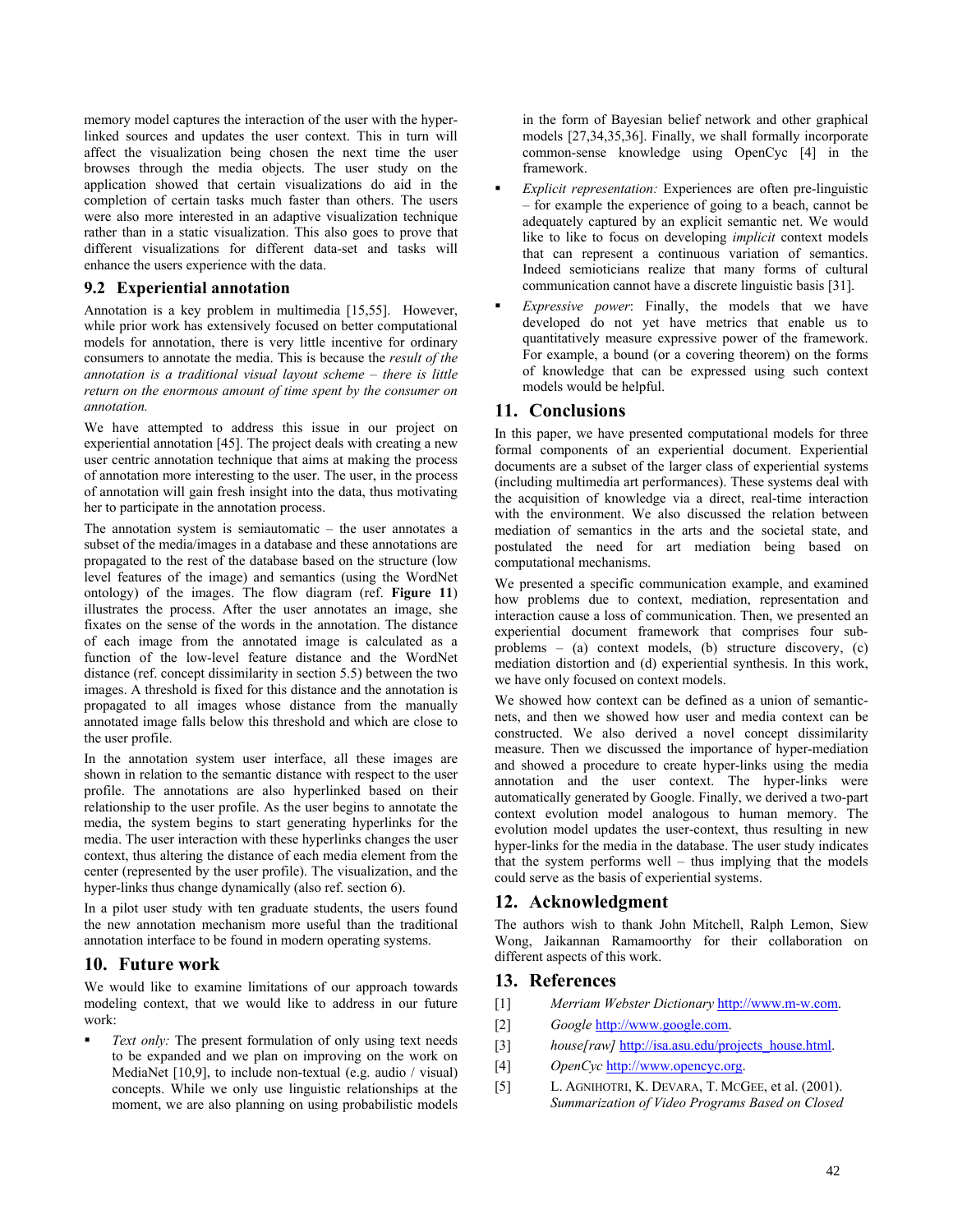*Captioning*, SPIE Conf. on Storage and Retrieval in Media Databases, San Jose, CA, 599-607, January 2001.

- [6] B. ARONS (1994). *Pitch-Based Emphasis Detection For Segmenting Speech Recordings*, Proc. ICSLP, Yokohama Japan, 1931-1934, Sep. 1994.
- [7] R. ASCOT (1966). *Behaviourist Art and Cybernetic Vision.* Cybernetica **9**: pp. 247-264.
- [8] R. BARTHES and S. HEATH (1988). Image, music, text. New York, Noonday Press.
- [9] A. B. BENITEZ, J. R. SMITH and S.-F. CHANG (2000). *MediaNet: A Multimedia Information Network for Knowledge Representation*, Proceedings of the 2000 SPIE Conference on Internet Multimedia Management Systems (IS&T/SPIE-2000), Boston MA, Nov 6-8, 2000.
- [10] A. B. BENITEZ and S.-F. CHANG (2002). *Multimedia Knowledge Integration, Summarization and Evaluation*, Proc. of the 2002 International Workshop On Multimedia Data Mining in conjuction with the International Conference on Knowledge Discovery and Data Mining (MDM/KDD-2002), Edmonton, Alberta, Canada, July 2002.
- [11] J. D. BOLTER and R. GRUSIN (1999). Remediation : understanding new media. Cambridge, Mass., MIT Press.
- [12] F. BRAUDEL, R. D. AYALA, P. BRAUDEL, et al. (1998). Les mémoires de la Méditerranée : préhistoire et antiquité. Paris, Editions de Fallois.
- [13] V. BUSH (1945). *As We May Think*. The Atlantic Monthly. **176:** 101-108, http://www.theatlantic.com/unbound/flashbks/computer/ bushf.htm.
- [14] J. CAGE (1966). *Diary: Audience 1966*. A year from Monday, Middletown CT, Weslyan University Press, 1966.
- [15] E. CHANG, K. GOH, G. SYCHAY, et al. (2003). *CBSA: content-based soft annotation for multimodal image retrieval using Bayes point machines.* IEEE Transactions on Circuits and Systems for Video Technology **13**(1): 26-38.
- [16] M. CHRISTEL, S. STEVENS, T. KANADE, et al. (1996). *Techniques for the Creation and Exploration of Digital Video Libraries*. Multimedia Tools and Applications. B. FURHT. Boston MA, Kluwer Academic Publishers.
- [17] M. G. CHRISTEL, M. A. SMITH, C. R. TAYLOR, et al. (1998). *Evolving video skims into useful multimedia abstractions*, Proceedings of the SIGCHI conference on Human factors in computing systems, Los Angeles, California, United States, 171-178, 1998.
- [18] M. G. CHRISTEL (1999). *Visual digests for news video libraries*, Proceedings of the 7<sup>th</sup> ACM international conference on Multimedia, Orlando, Florida, USA, 303- 311, 1999.
- [19] M. G. CHRISTEL, A. G. HAUPTMANN, H. D. WACTLAR, et al. (2002). *Collages as dynamic summaries for news video*, Proceedings of the 10<sup>th</sup> ACM international conference on Multimedia, Juan Les-Pins, France, 561- 569, Dec. 2002.
- [20] B. CLARKSON, N. SAWHNEY and A. PENTLAND (1998). *Auditory Context Awareness in Wearable Computing*, Workshop on Perceptual User Interfaces, San Francisco, CA,, November 5-6, 1998.
- [21] R. W. DEVAUL, S. J. SCHWARTZ and A. PENTLAND (2001) *MIThril : context-aware computing for daily life* http://www.media.mit.edu/wearables/mithril/MIThril.pd f.
- [22] A. K. DEY and G. D. ABOWD (1999). *Towards a Better Understanding of Context and Context-Awareness*, Proceedings of the 3rd International Symposium on Wearable Computers, San Francisco, CA, pp. 21-28, October 20-21, 1999.
- [23] A. K. DEY, M. FUTAKAWA, D. SALBER, et al. (1999). *The Conference Assistant: Combining Context-Awareness with Wearable Computing*, Proceedings of the 3rd International Symposium on Wearable Computers, San Francisco, CA, pp. 21-28, October 20-21, 1999.
- [24] A. K. DEY (2001). *Understanding and Using Context.* Personal and Ubiquitous Computing Journal **5**(1): 4-7.
- [25] R. JAIN (2003). *Experiential Computing.* Communications of the ACM **46**(7): 48-55.
- [26] R. JAIN (2003). *Folk Computing.* Communications of the ACM **46**(4): 27-29.
- [27] M. I. JORDAN (1999). Learning in graphical models. Cambridge, Mass., MIT Press.
- [28] I. KANT (1920). Critique de la raison pure. Paris,, Flammarion.
- [29] I. KANT, P. GUYER and A. W. WOOD (1998). Critique of pure reason. Cambridge ; New York, Cambridge University Press.
- [30] M. KRUGER (1996). *Responsive Environments*. Theories and Documents of Contemporary Arts: A sourcebook for Artists' Writings, Berkeley CA, University of California Press, 1996.
- [31] L. MANOVICH (2001). The language of new media. Cambridge, Mass., MIT Press.
- [32] M. MCLUHAN (1994). Understanding media : the extensions of man. Cambridge, Mass., MIT Press.
- [33] G. A. MILLER, R. BECKWITH, C. FELLBAUM, et al. (1993). *Introduction to WordNet: An On-line Lexical Database.* International Journal of Lexicography **3**(4): 235-244.
- [34] M. R. NAPHADE and T. S. HUANG (2001). *Recognizing high-level audio-visual concepts using context*, Proc. IEEE Conference on Image Processing, 2001, Thessaloniki, Greece, pp. 46-49, Oct. 2001.
- [35] M. R. NAPHADE and T. S. HUANG (2002). *Discovering recurrent events in video using unsupervised methods*, Proceedings IEEE International Conference on Image Processing. 2002., pp. 13-16, 2002.
- [36] M. R. NAPHADE, C.-Y. LIN and J. R. SMITH (2002). *Learning semantic multimedia representations from a small set of examples*, Proc. IEEE International Conference on Multimedia and Expo, 2002, Lausanne, Switzerland, pp. 513-516, Aug. 2002.